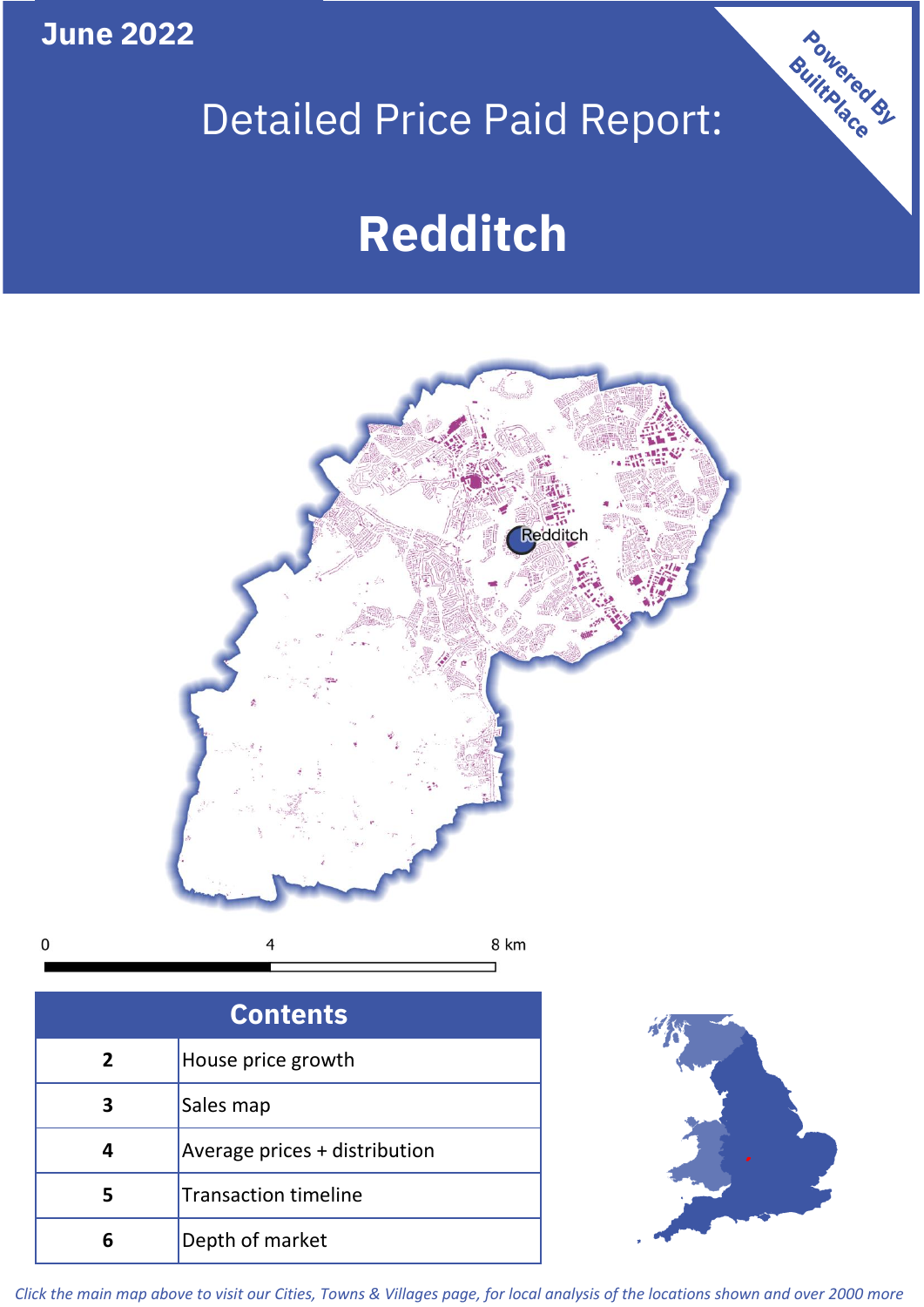## **Headline Data**

|                     | <b>Current level</b> | 3 month  | <b>Annual</b> | 5 year  | 10 year |
|---------------------|----------------------|----------|---------------|---------|---------|
| <b>House prices</b> | £258,459             | 3.7%     | 10.3%         | 29.4%   | 76.1%   |
| <b>Transactions</b> | 1,230                | $-10.7%$ | 13.1%         | $-4.3%$ | 22.6%   |

## **House Price Growth (April 2022 data)**

#### *Annual Change in House Prices*



House prices in Redditch grew by 10.3% in the 12 months to April 2022 (based on 3-month smoothed data). By comparison national house prices grew by 10.7% and prices in the West Midlands grew by 10.9% over the same period.

Redditch house prices are now 50.9% above their previous peak in 2007, compared to +45.8% for the West Midlands and +52.9% across England.



#### *Year-To-Date Change in House Prices, December to April*

Local prices have grown by 3.9% in 2022 so far, compared to growth of 2.9% over the same period last year.

#### *Source: OS OpenData; UK House Price Index (Contains HM Land Registry data © Crown copyright)*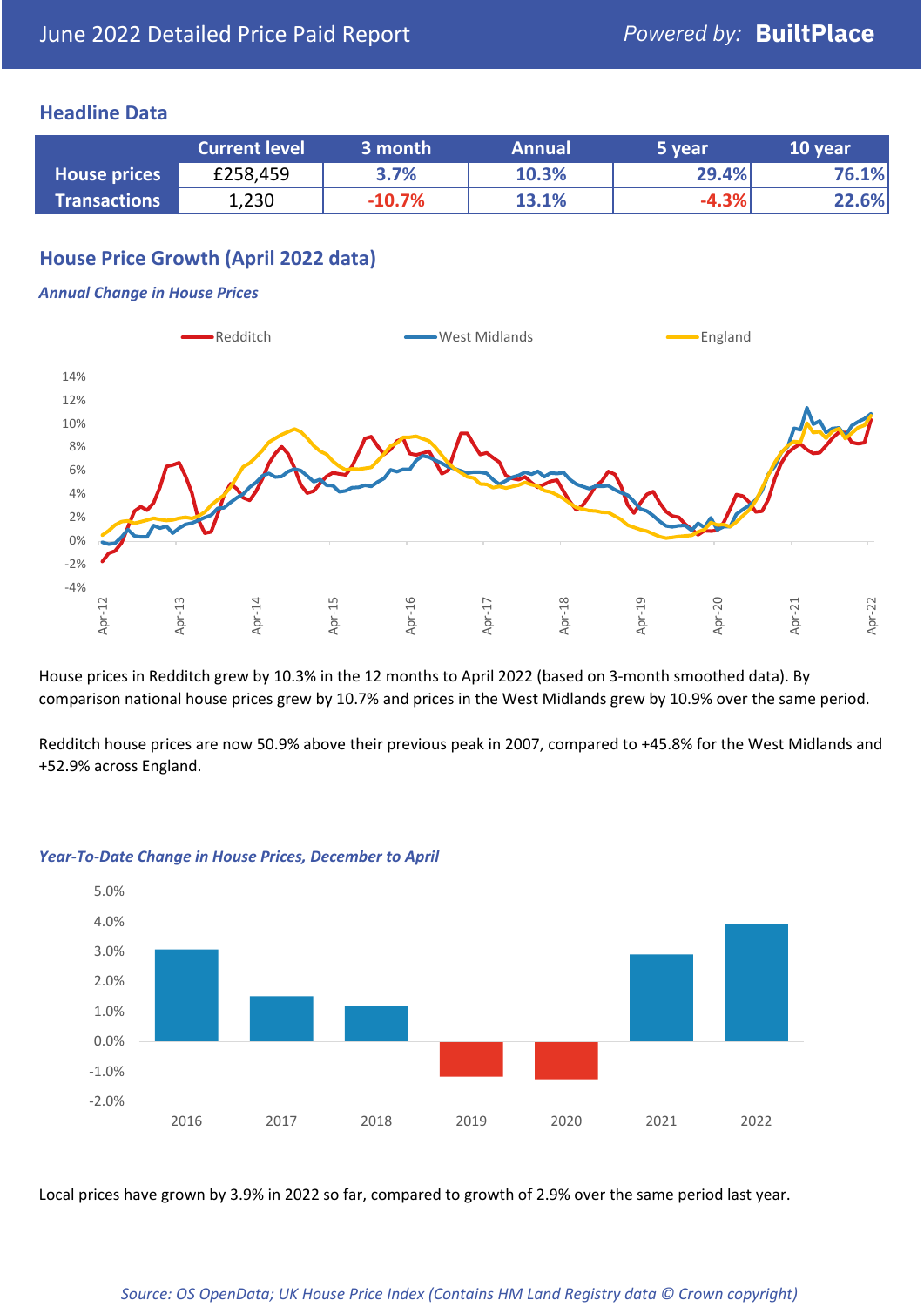## **House Price Map**

### *12 months to April 2022*



*Each point is one postcode, coloured by the average value relative to all sales in this local authority (price bands are LA-specific quintiles).*

## **Map Key**

| Min      | <b>Max</b> |                            |
|----------|------------|----------------------------|
| Up to    | £158,000   | 1st quintile / lowest 20%  |
| £158,000 | £197,000   | 2nd quintile               |
| £197,000 | £246,000   | 3rd quintile               |
| £246,000 | £322,000   | 4th quintile               |
| £322,000 | and over   | 5th quintile / highest 20% |

## *Source: OS OpenData; UK House Price Index (Contains HM Land Registry data © Crown copyright)*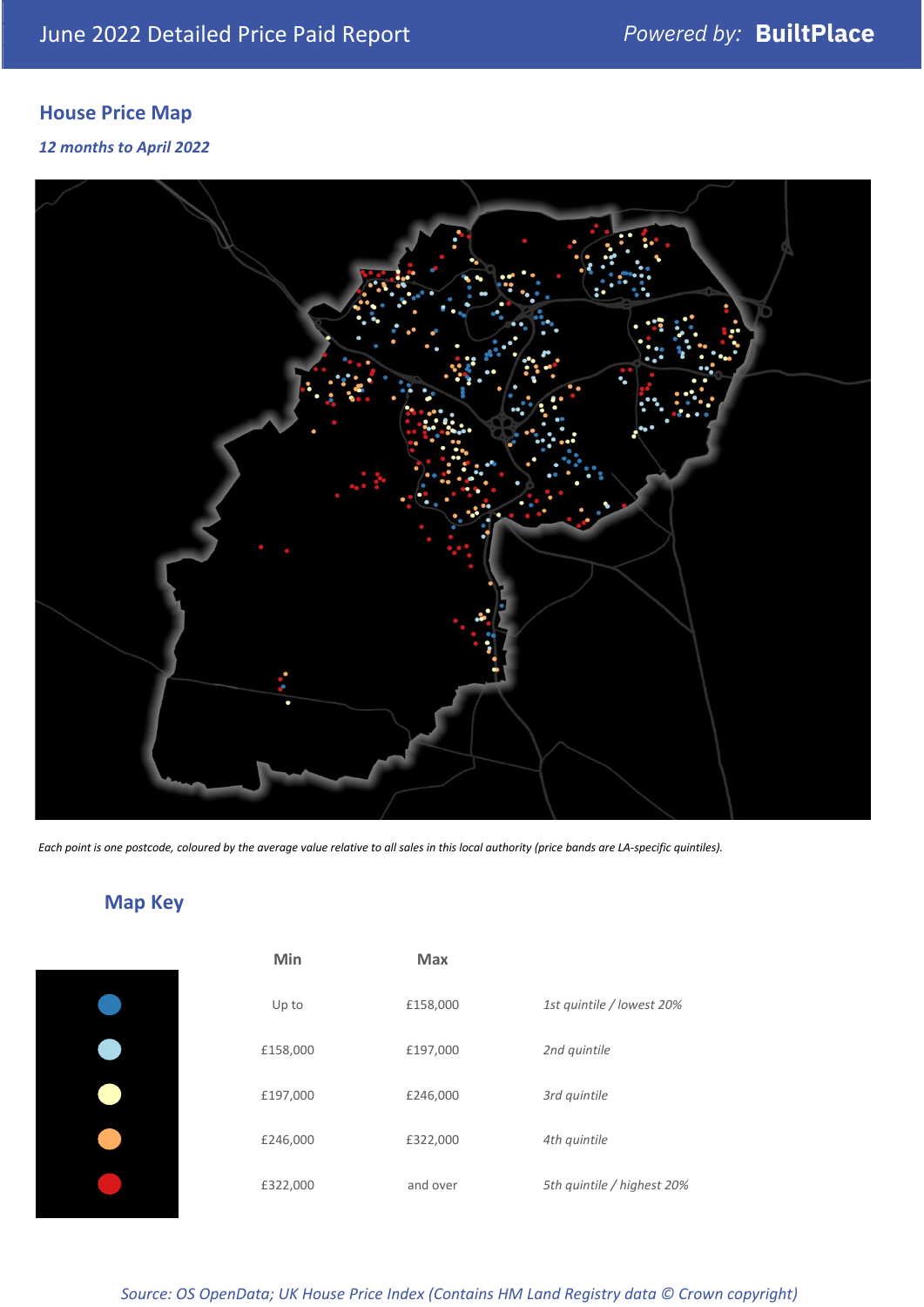## **Average House Price by Property Type**

### *12 months to April 2022*



|                 | <b>New</b>           | <b>Second hand</b> |  |  |
|-----------------|----------------------|--------------------|--|--|
| <b>Flat</b>     | No recorded<br>sales | £123,340           |  |  |
| <b>Terraced</b> | No recorded<br>sales | £186,358           |  |  |
| Semi-detached   | No recorded<br>sales | £236,522           |  |  |
| <b>Detached</b> | No recorded<br>sales | £362,444           |  |  |

## **House Price Distribution by Year**

*All properties, by price band and calendar year (2020 = year to date)*

|                    | 1997 | 2002 | 2007 | 2012 | 2017 | 2019 | 2020 |
|--------------------|------|------|------|------|------|------|------|
| <b>Under £100k</b> | 85%  | 54%  | 11%  | 15%  | 4%   | 2%   | 0%   |
| £100-200k          | 14%  | 39%  | 65%  | 62%  | 51%  | 38%  | 44%  |
| £200-300k          | 0%   | 6%   | 20%  | 17%  | 31%  | 36%  | 28%  |
| £300-400k          | 0%   | 0%   | 4%   | 4%   | 10%  | 16%  | 18%  |
| £400-500k          | 0%   | 0%   | 1%   | 2%   | 3%   | 5%   | 8%   |
| £500k-1m           | 0%   | 0%   | 1%   | 1%   | 1%   | 2%   | 2%   |
| £1-2m              | 0%   | 0%   | 0%   | 0%   | 0%   | 0%   | 0%   |
| <b>Over £2m</b>    | 0%   | 0%   | 0%   | 0%   | 0%   | 0%   | 0%   |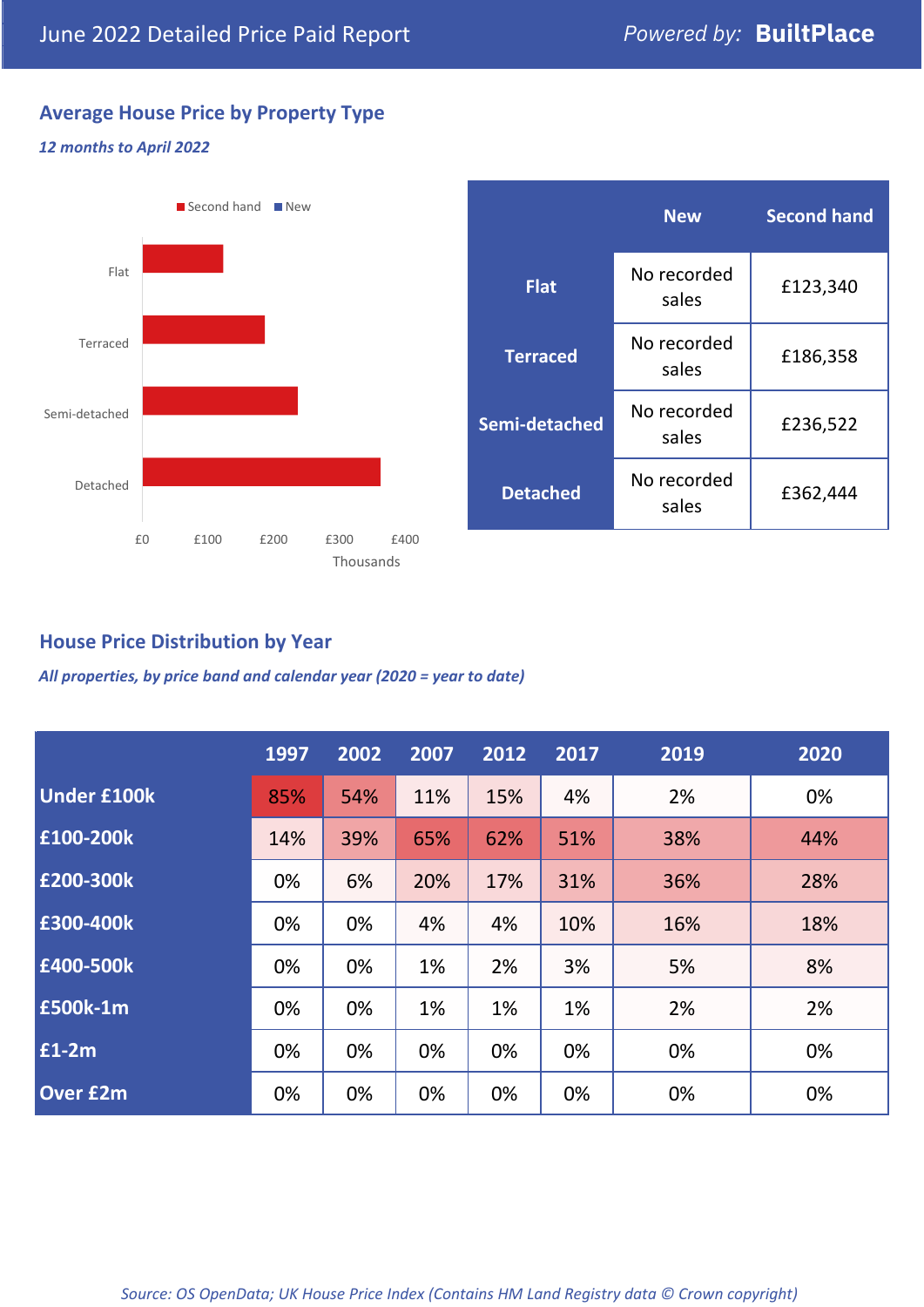## **Transactions (February 2022 data)**

*Annual Transactions, Indexed (2001-05 average = 100)*



There were 1,230 transactions in Redditch during the 12 months to February 2022. This is 65% of the average from 2001- 05 and suggests activity is significantly below pre-downturn levels.

Transactions in Redditch have fallen by 20.7% since 2014, compared to changes of -4.1% for West Midlands and -7.7% for England.



#### *Cash and New Build Sales as % of Total, by Year*

*Note: The data on this page EXCLUDES transactions identified as transfers under a power of sale/repossessions, buy-to-lets (where they can be identified by a mortgage), and transfers to non-private individuals - i.e. it comprises only Land Registry 'A' data.*